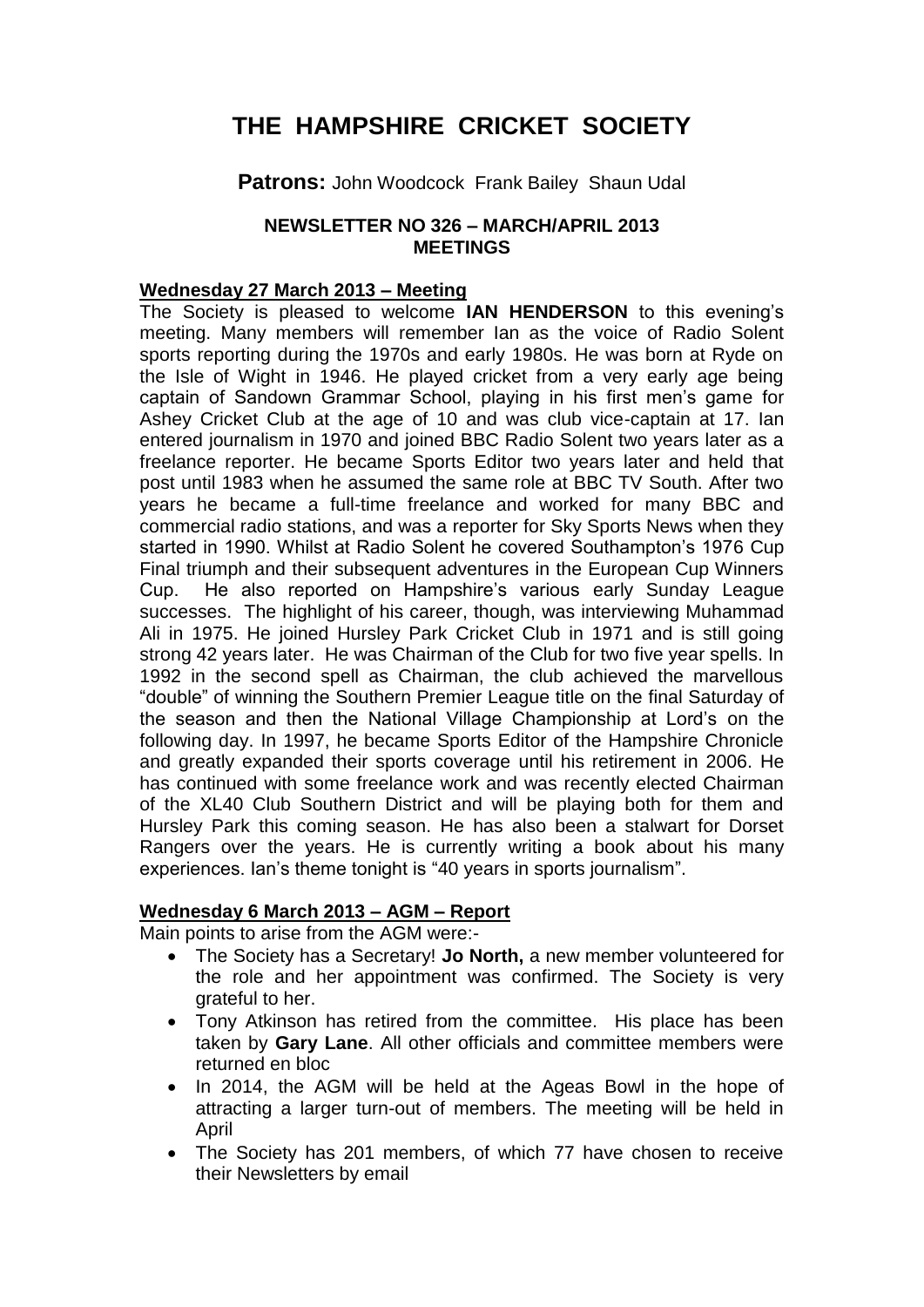- There will be no change in subscription rates for 2013/14
- Susanne Marlow announced that the Society has received an invitation from Glamorgan for a conducted tour of the SWALEC stadium, including the new museum. It is proposed the event will be open to families and friends of Society members. In order to assess interest/viability, would members please contact Susanne

#### **Wednesday 6 March 2013 – Report**

Cally Barlow entertained an attentive audience with an account of the life of her late husband, the South African all-rounder Eddie Barlow. He started with games in the garden with his brother Norman. When he first began playing competitively, he was a wicket-keeper. He converted to bowling at Wits University though their coach, Peter Walker, the former Glamorgan player, suggested he concentrated on rugby! He was indeed an accomplished centre who played for Transvaal against both the British Lions and the All Blacks. He gave up rugby when called up for South Africa against New Zealand as an opening batsman at Durban in December 1961. Notwithstanding his success with the bat, he always had a "feeling" when he would do well with the ball, and badgered his captains to bowl. It was such instincts that led him to taking three for six at Adelaide in January 1964; earlier in the match he had scored 201, putting on 341 for the third wicket with Graeme Pollock (175). He regarded the elegant left-hander as the best batsman he ever saw. Another "feeling" resulted in him claiming four wickets in five balls, including the hattrick, for the Rest of the World against England at Headingley in 1970. Cally Barlow also related a host of stories of his tours and coaching days in South Africa, England (with Derbyshire and Gloucestershire – he met Cally at Cheltenham) and Bangladesh. He was always a committed opponent of Apartheid. He was also a good friend of Hansie Cronje and remained so, even after the match-fixing allegations. After suffering a stroke in Bangladesh, he coached from a motorised scooter in North-East Wales, where he died in 2005. Cally Barlow provided members with an uplifting evening, with insights of the politics of South African cricket, and humour.

## **SNAPSHOTS OF 1973 – PART 2**

#### **RICHARD GILLIAT**

What are the characteristics of a great captain? Before the season started, Hampshire were 66/1 to win the Championship. The bowling attack was regarded as steady rather than penetrative. Yet Hampshire were undefeated during the twenty match programme. In nine of their ten victories they bowled out the opposition twice. In the other match they took nineteen wickets. They were regarded as the most surprising of all County Champions. Most of the great captains have a potent bowling line up. Though Peter Sainsbury was enjoying a marvellous Indian Summer and Bob Herman had performed splendidly in the previous season, this could hardly be said of Hampshire. Richard Gilliat must therefore be given enormous credit for marshalling his resources. He also engendered tremendous respect in the dressing-room. When he spoke to the Society in September 2010, Trevor Jesty commented that Gilliat was an outstanding individual as a man and an excellent man manager. He gave the players belief and knew exactly what to say to them in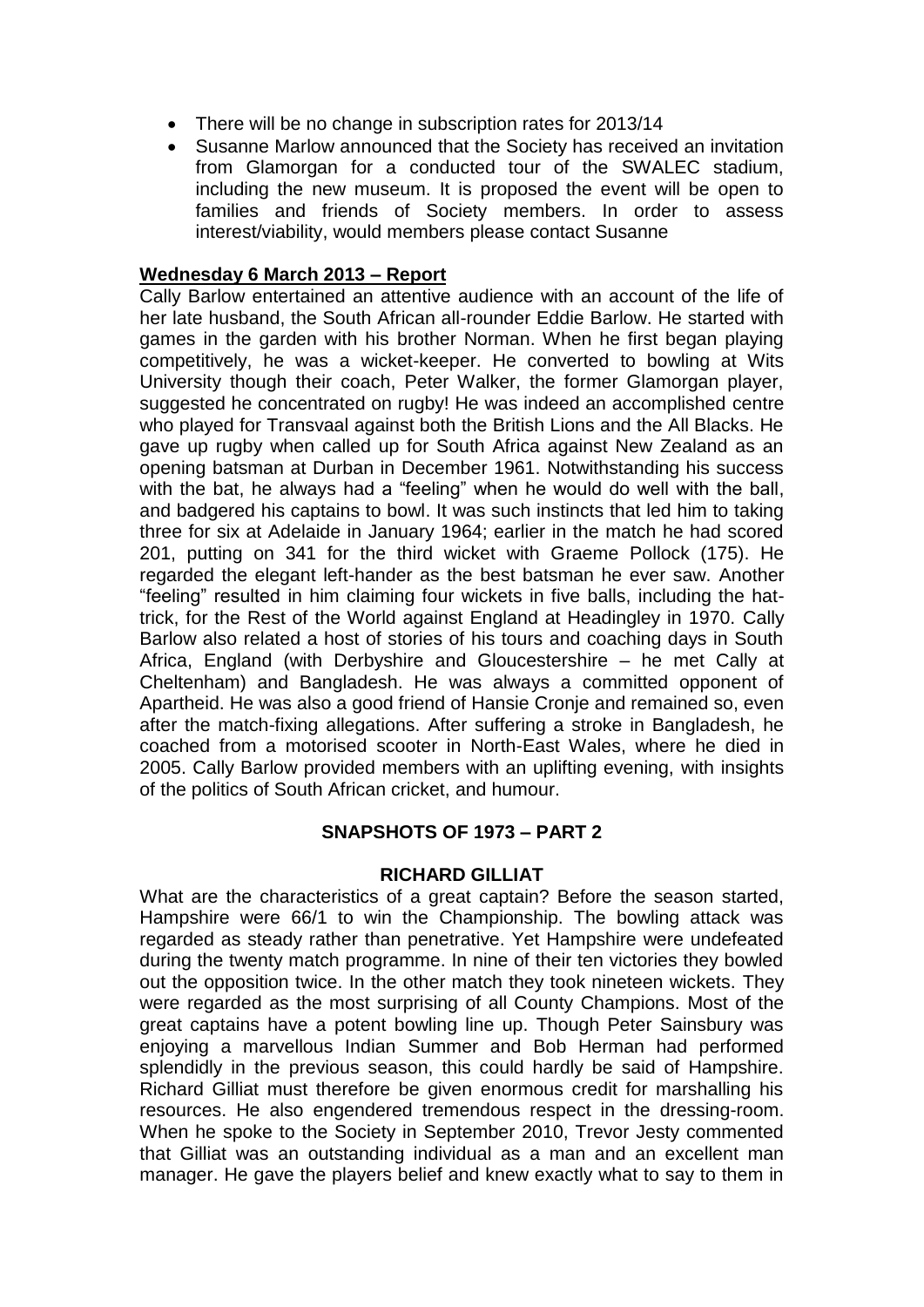different situations. These sentiments echoed those of Gordon Greenidge in his autobiography *The Man in the Middle.* He wrote "his greatest asset was to get the best out of ordinary players" He then went on to say that in August when the press were following Hampshire around he took the pressure off the players by making sure they were all thinking positively. He then added "Gilliat forced us over those final hurdles by his own quiet determination, not necessarily by his skill on the field but by his steely approach off it". Mike Taylor, when he addressed the Society in April 2006, also paid tribute to Richard Gilliat's captaincy, adding he had to manage a team containing some very strong characters. Desmond Eagar writing in the Hampshire Handbook in 1974 stated "(he) has an important attribute in leadership – unselfishness and his team always came before any other consideration".

With regard to his batting, his most important contribution was two centuries during Portsmouth week. Against Essex, in difficult conditions, he made 110, his first century since 1969. He added 127 runs in 110 minutes with David Turner (98). A feature of the partnership was the pair's running between the wickets. Hampshire ran out of time and were just unable to enforce the win. In the following match, however, Hampshire defeated Derbyshire by ten wickets. The captain's contribution was 103 in 156 minutes out of a total of 378. Interestingly, four of his colleagues reached 40 without achieving their half-century. In respect of both innings, Eagar commented "he gathered in a crop of batting bonus points where the fainter-hearted might well have decided he must get his head down!" He also proved an impassable fielder at mid-off, holding 23 catches.

Richard Gilliat reinforced his unique captaincy prowess in the run-in to Hampshire's John Player League success in 1978, but that is another story. Many shrewd judges still regard him as Hampshire's best ever captain.

## **PETER SAINSBURY**

Peter Sainsbury was the only man to have played in both Championship sides of 1961 and 1973. His contribution in the latter year was immense. At the end of the season, he was third in the batting averages behind Richards and Greenidge, and top of the bowling averages, with 53 wickets (avge 17.83). His 758 runs were exceeded only by the opening pair and David Turner.

As was the norm throughout his career, he reserved his best performances in adversity. In the first match at Leicester, he rescued Hampshire from a precarious 94 for five with a long, patient 77 not out to steer his side to 233. That total proved sufficient to give Hampshire a valuable first innings lead of 34. The match was eventually drawn. In the following match, against Sussex at Southampton, his bowling was the key contribution to the county's first win of the season. In the first innings, he spun out Sussex for 124. He took six for 29 in 29.2 overs; during one eight over spell he claimed five wickets whilst conceding only four runs. In the second innings he snared the Sussex batsmen in his web with three for 45 in 48 overs. Such figures would suspend belief in today's game. Hampshire cruised home by seven wickets. Two matches later, his four for 12 in nine overs in Glamorgan's second innings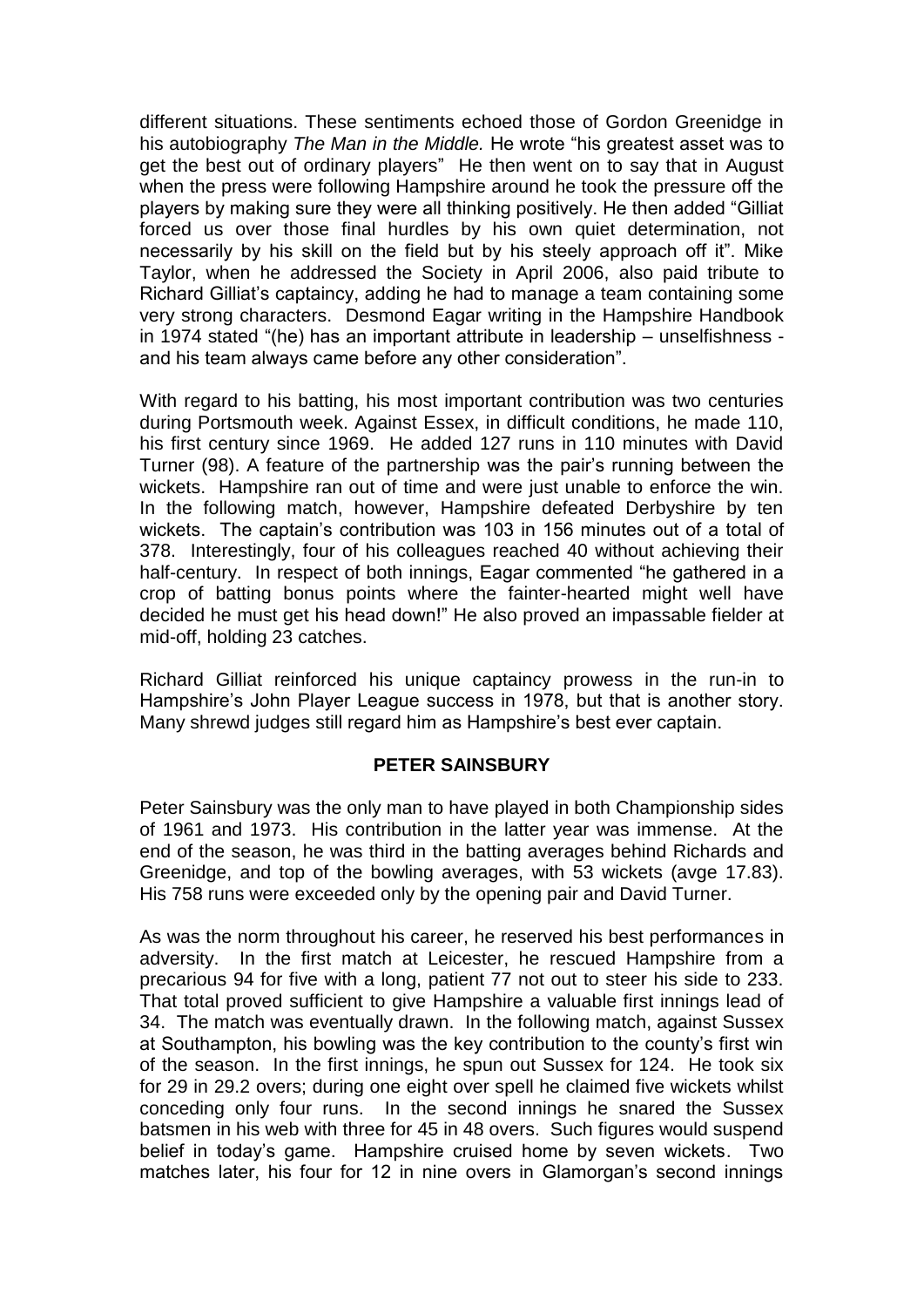hastened their dismissal of 98 and Hampshire's eight wicket victory. In his first four overs, he had dismissed three batsmen whilst conceding only a single. His second innings figures in the next match at Coventry were even more surreal than those against Sussex. Warwickshire were defending for their lives but his analysis of  $25 - 20 - 8 - 1$  was startling.

Hampshire were in danger of defeat in four matches all season, at Bristol (when they were bowled out for 82 in their first innings – Sainsbury 11 not out), Hove, Tunbridge Wells and Taunton. At Hove, Sainsbury skippered the side in Richard Gilliat's absence and was required to bat the last 90 minutes with Andy Murtagh (37 not out) to ward off John Snow and Mike Buss. He finished unbeaten on 17. In the next match at Tunbridge Wells, Hampshire held out at 84 for six, Sainsbury having fallen to the rarely deployed legbreaks of Colin Cowdrey. Taunton. His piece de resistance was at Taunton. Hampshire's first innings was in ruins at 78 for seven. He had walked to the wicket at 41 for four. He found an ally in his fellow left-arm spin bowler, David O'Sullivan (45), who assisted him in a partnership of 107 in 49 overs. Sainsbury batted five and a quarter hours, and was unbeaten on 120 when the innings closed at 262. He had spent half an hour on 99. It was his first century since 1964. The match was eventually drawn.

As Hampshire entered the home straight towards the end of July, his 45 not out shepherded the Hampshire tail at Southport after a middle-order collapse in the wake of a Richards/Greenidge opening partnership of 200. He then scored a first innings 41 and took three for 23 in Worcestershire's second innings as Hampshire romped to a 191-run success at New Road. In the second match at Portsmouth week, he scored 45 and then tortured the Derbyshire batsmen in their second innings by taking five for 41 in 28.3 overs. Hampshire won by ten wickets. In that great match against Northamptonshire at Southampton he was at the wicket (14 not out) with Barry Richards as the county eased home by seven wickets. Finally, in Bournemouth week, he (two for three in ten overs and three for eight in 8.3 overs) and David O'Sullivan wrought havoc against Nottinghamshire. It was fitting that he (41) should have been at the wicket, with Mike Taylor, in the second match of the week against Gloucestershire when Hampshire secured the batting point which clinched the title.

Peter Sainsbury had produced stellar professional performances throughout the campaign, bringing all his experience to bear. He thoroughly deserved his ensuing accolade as one of Wisden's Five Cricketers of the Year.

## **DAVID O'SULLIVAN**

David O'Sullivan's impact in the last six matches of Hampshire's championship season was so dramatic that those who followed their progress in that period will never forget it. He did not quite spring from nowhere; the slow left-armer from New Zealand had played in seven previous championship matches during the summer. Hampshire's fixture list was a lopsided affair with all the away fixtures being completed by the end of July. Six home games then remained, starting with Essex and Derbyshire in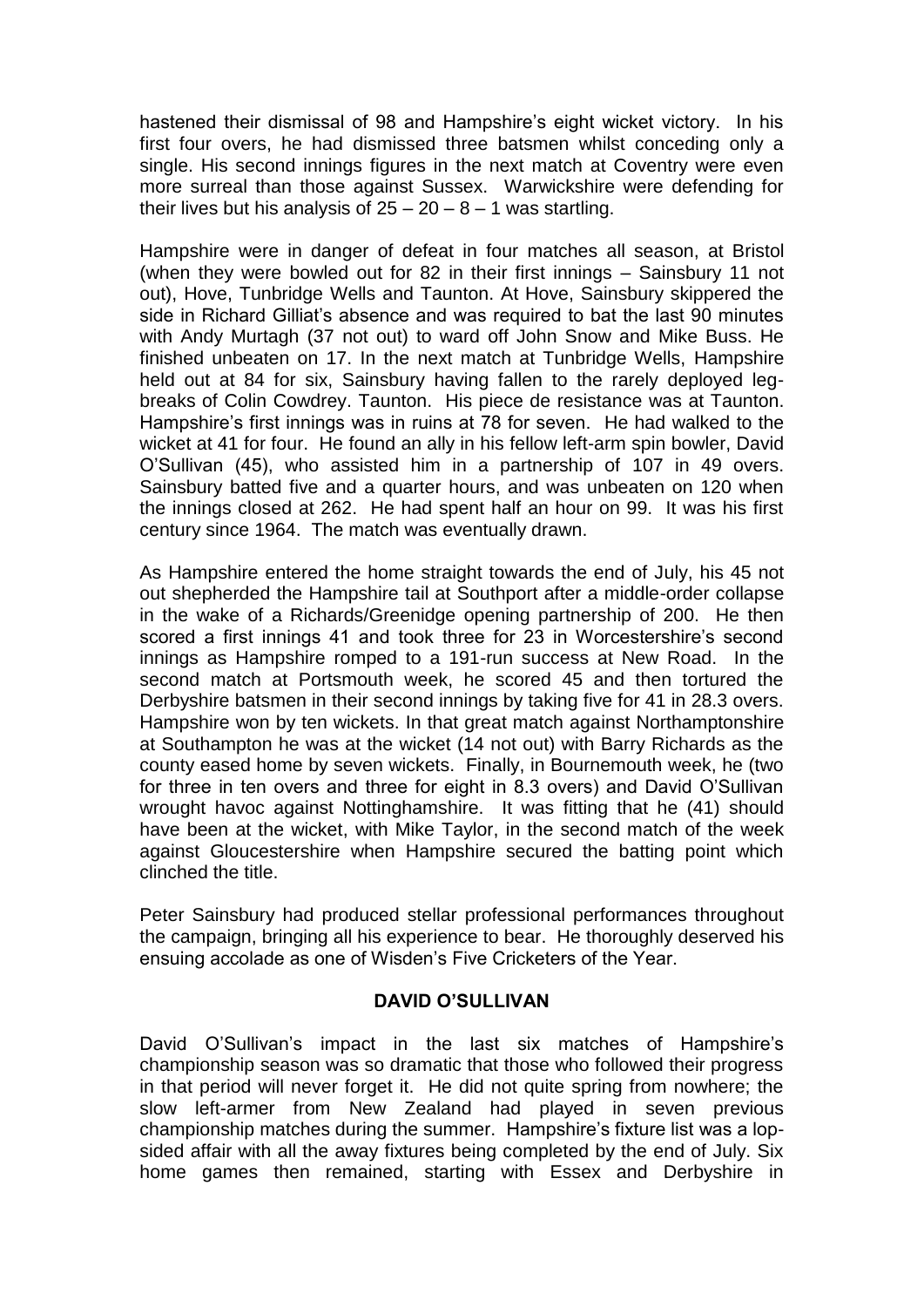Portsmouth Week. Hampshire decided to play an extra bowler and O'Sullivan was restored to the side. He leapt into the headlines by taking six for 35 in 27 consecutive overs on a spin friendly wicket in Essex's second innings. Against Derbyshire, his four for 60 were the best figures in the visitors' first innings of 176. Richard Gilliat's century and Peter Sainsbury's five for 41 (see above) secured the win. Having not bowled in the first innings, he then claimed five for 50 in the two day win over Northamptonshire at Southampton. It was a prelude to an extraordinary performance as the county over-ran Nottinghamshire by 295 runs at Bournemouth. The latter were bowled out for 127 and a paltry 49 with O'Sullivan taking six for 26 (in 16.5 overs) and five for 15 (in 12 overs). Gloucestershire managed him better (one for 15 and three for 75) in the following match when Hampshire won the title. He finished with one for 68 and five for 93 in the academic last match of the season against Kent at Southampton. He had taken 38 wickets in those matches and given Hampshire an additional match-winning dimension in the process. His final wicket tally was 47 (avge. 21.10) as he finished second to Sainsbury in the averages.

For 1974, Hampshire had to address the conundrum of whether to retain David O'Sullivan, or recruit Andy Roberts who had cut a swathe through Second XI batsmen in 1973. They chose, of course, Roberts. A hugely disappointed "Sully" went home to New Zealand, played test cricket for them and became Central Districts' record wicket-taker in the Plunket Shield.

Only thirteen players appeared for Hampshire in the championship during the summer. Those not mentioned so far were:

#### **David Turner:**

Hampshire's number three batsman accumulated runs consistently, but without making a century. He enjoyed a purple patch in late July/early August when, in successive matches, he scored 77 and 68 not out at Worcester, 98 against Essex and 44 against Derbyshire, both at Portsmouth. His season's tally of 963 runs was the third highest, behind Greenidge (1656) and Richards (1326).

## **Richard Lewis:**

Sometimes opening when Richards was injured in July, he usually vied for a place in the middle order with Andy Murtagh until Hampshire opted to play David O'Sullivan in the run-in. However, he struggled in the championship; his best innings was 98 against the West Indians.

#### **Andy Murtagh:**

The right-hander, with the moustache and shoulder length hair played in five matches. He batted purposefully particularly with Peter Sainsbury at Hove when he scored 47 and a match-saving 37 not out, and against Glamorgan at Portsmouth, with an unbeaten 21 in the second innings. With the veteran allrounder he batted out the last 35 overs after Hampshire had previously lost their first four wickets for 18.